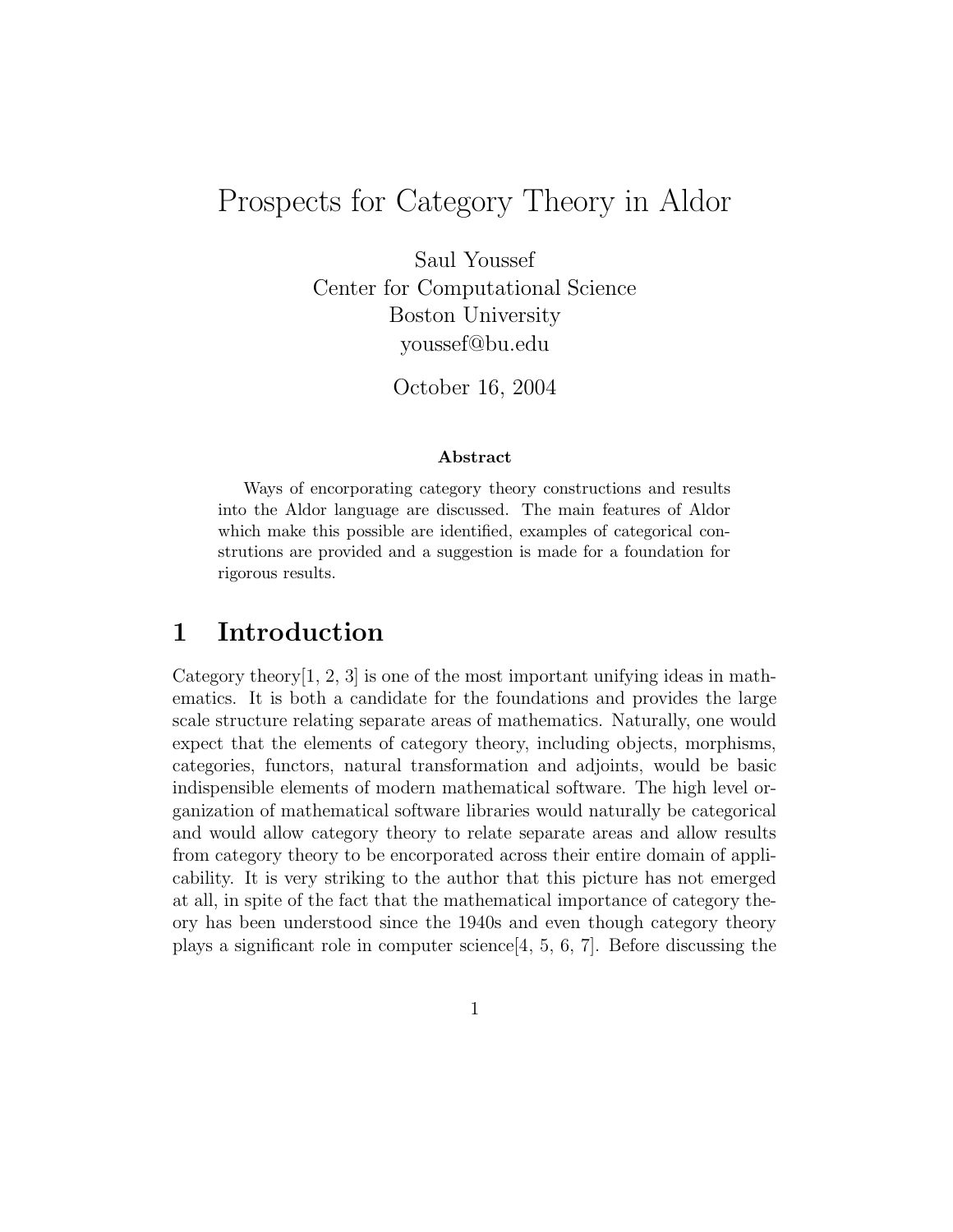prospects for following this program using the new language Aldor[8], we attempt some explanation as to why this has not happened already.

The most obvious computational difficulty with category theory is the variety of categories of interest. The following categories, for example

| objects                                 | morphisms                               |
|-----------------------------------------|-----------------------------------------|
| sets                                    | functions                               |
| groups                                  | group homomorphisms                     |
| elements of a preorder                  |                                         |
| integers $n, m$                         | $n \times m$ matrices over a ring       |
| points $x, y$ in a topological space    | paths from $x$ to $y$ modulo homotopy   |
| categories                              | functors                                |
| functors $F, G$ from category C to $C'$ | natural transformations from $F$ to $G$ |

are all of interest. It is hard, however, to find a language construction for which these are all special cases. For instance, in a typical object oriented language, one would certainly want to be able to treat the objects satisfying some base class as objects in a category. Morphisms, however, are then not member functions and already don't naturally fit into the object oriented framework or even have the same type. Even in the cases when these difficulties have been overcome in  $C++[9]$  and the functional language ML[10], success in implementing category theory has not lead to attractive general purpose mathematical software. We can suppose that even if category theory is implemented correctly, a particular system may be too awkward or constraining to keep up with the free flow of mathematical ideas in a more general setting. It is important, then, to understand "awkwardness." However, as with poorly understood diseases, we have no cause or mechanism, we only have symptoms. The symptoms are simple constructive mathematical facts which can only be expressed in the system with difficulty. To keep this problem in mind it helps to remember some selection of representative categorical and non-categorical facts such as

- 1. An associative algebra can be considered to be a Lie algebra where  $[x, y] = xy - yx.$
- 2. Every vector space has a dual. A finite dimensional vector spaces is isomorphic to its dual.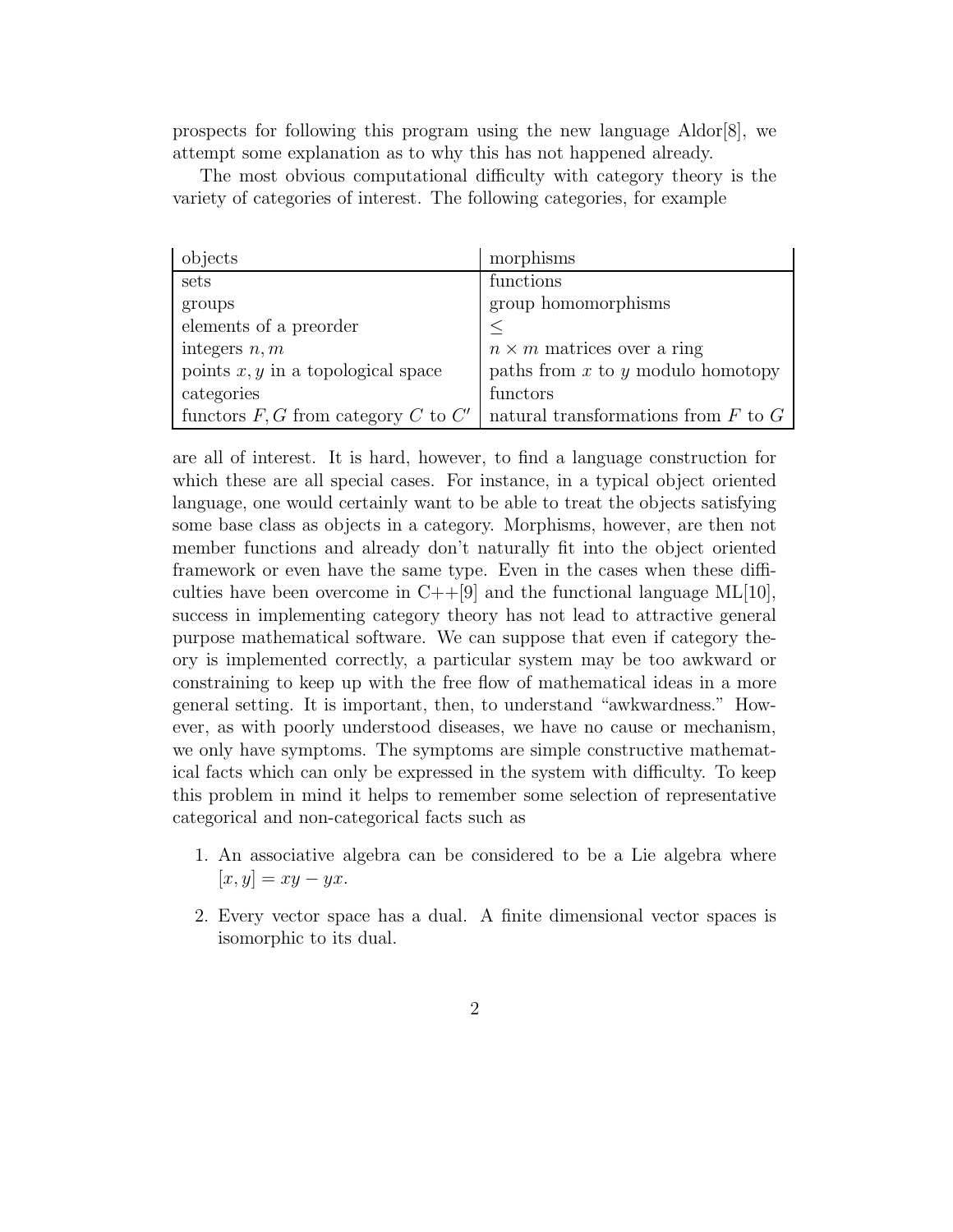- 3. Fix an object  $X$  in category  $C$ . Let objects be morphisms with codomain X and let morphisms from  $A \xrightarrow{\alpha} X$  to  $B \xrightarrow{\beta} X$  be morphisms  $A \xrightarrow{\phi} B$ such that  $\beta \circ \phi = \alpha$ . This is again a category.
- 4. The composition of two functors is again a functor.
- 5. Right adjoints preserve limits, left adjoints preserve colimits.

One of the main reasons that Aldor is particularly interesting in this context relates to "awkwardness" as much as to category theory. We have noticed how often the combination of parametric polymorphism, curried functions, dependent types and extends turns an awkward fact into an easily expressible fact. For example, if  $A$  is an associative algebra in Aldor, 1) above is completely expressed in Aldor by

extend A: LieAlgebra == A add { bracket(x:%,y:%):% ==  $x*y - y*x$  }

Aldor offers the hope that its new features may contain key missing elements needed for general purpose software that includes category theory.

## 2 Foundations

There are several potential ways to implement category theory in Aldor. It is helpful to first focus on a restricted solution where morphisms are required to be Aldor functions. More general approaches along the same lines are discussed in Section 9.

Consider an Aldor category with no signatures

Domain:Category == with

Let objects in the mathematical sense be Aldor domains satisfying Domain. If A and B are such domains, let  $Hom(A, B)$  be the collection of Aldor functions with signature  $A \to B$ . Let the composition of  $A \stackrel{f}{\to} B$  and  $B \stackrel{g}{\to} C$  be the Aldor function

 $(a:A):C \dashrightarrow g f a$ 

and let the identity morphism of an object A be the Aldor function

 $(a:A):A \dashrightarrow a$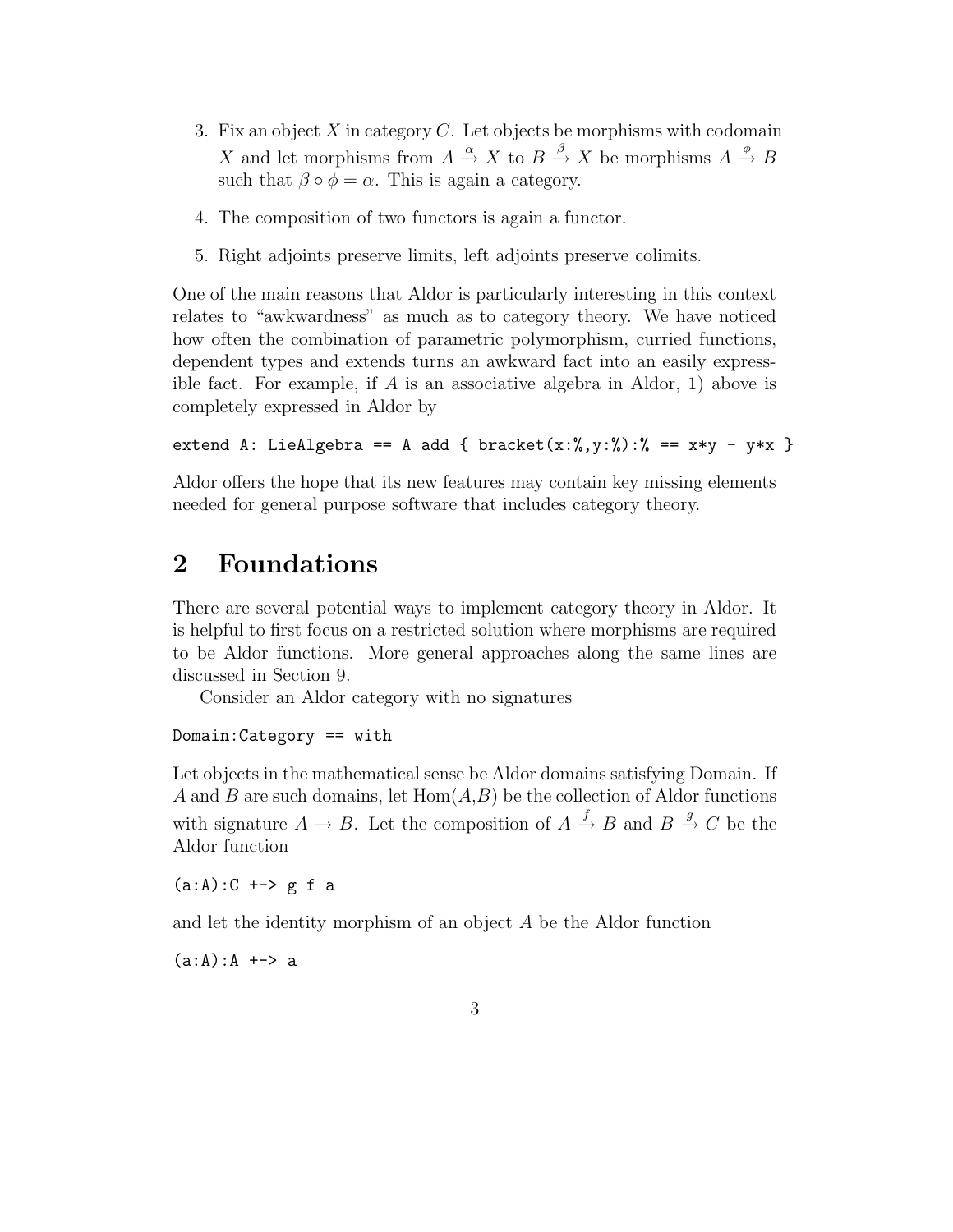we claim that this is, in fact, a category. Although we have no proof, we are confident of this claim because of expected properties of Aldor functions and Domains. We expect, for instance, that composition of Aldor functions is associative. This suggests that

• PreAxiom: Domain is a category.

be taken as part of our "model of computation." In more detail, we expect

• **Axiom**: Domain is a category with finite products, coproducts, initial, final and exponential objects.

based on expected properties of the Aldor functions, "Record" and "Union" types. If Axiom is sufficient for rigorous arguments, it would be especially satisfying since the definition of a category could serve as the foundation for "regular" mathematics[1] and the existence of a particular such category could serve as the foundation for computation.

Given Axiom we consider a "Set" to be any domain satisfying

#### Set:Category == Domain with =: (%,%) -> Boolean

where "=" is an equivalence relation. Morphisms in this category are Aldor functions  $f:A\rightarrow B$  where  $x=y$  implies  $f \times z = f \times y$ . Since each Set is a Domain and each Set morphism is an Aldor function, we only have to prove that composition of Set morphisms is a Set morphism and that identities are Set morphisms to prove that Set is a category. Note that in introducing a category like Set, one is implicitly establishing the convention that the authors of domains satisfying Set must provide a "=" function which is, in fact, an equivalence relation. This convention is required because the Aldor compiler itself has no way of checking whether "=" has the required property. Similarly, we are forced to introduce the convention that the author of any Aldor function  $f$  from Set A to Set B must insure that it is, in fact, a Set morphism. The same story repeats for more complicated categories. The fact that domains  $G,H$  satisfying

Group:Category == Set with  $*$ :  $(\%, \%)$  ->  $\%$ inv: % -> %  $1:$  %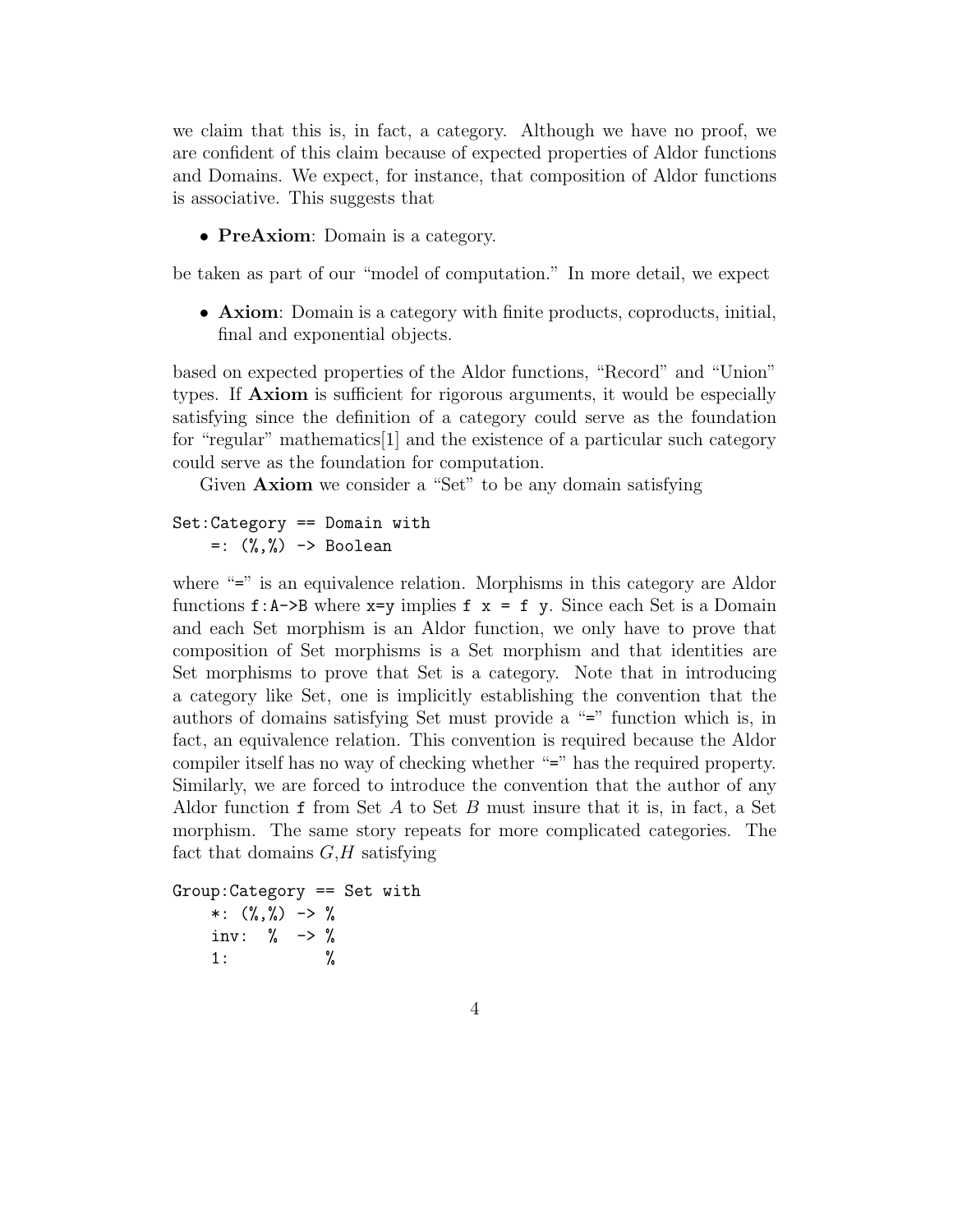are really groups and that any  $f:G\rightarrow H$  is really a group homomorphism is, by necessity, a convention[11]. These conventions imply that there is exactly one mathematical category for each Aldor Category. For example, if one wants to consider, for some reason, the category with groups as objects and Aldor functions as morphisms, one should define a new

#### Group2:Category == Group with

to avoid confusing Group morphisms (group homomorphisms) with Group2 morphisms (Aldor functions). Fortunately, this kind of distinction seems to be rarely needed. The reliance on these conventions is less unsatisfactory than it might seem because both objects like  $G$  and  $H$  and morphisms like  $f$ will normally be produced by free construction or other functors where one does have a proof that one is producing groups and group homomorphisms.

Composition of morphisms can be done with native Aldor function composition, but it is sometimes convenient to also have composition and identities via functions as in

```
Id(Obj:Category):Category == with
    id: (A:Obj) \rightarrow (A->A)default
         id(a:A):(A->A) == (a:A):A \rightarrow aCompare(Obj:Category):Category = withcompose: (A:Obj, B:Obj, C:Obj) \rightarrow (A->B, B->C) \rightarrow (A->C)default
         compose(A:Obj,B:Obj,C:Obj(G:A->B,g:B->C):(A->C) ==(a:A):C \dashrightarrow g f a
```

```
MathCategory(Obj:Category):Category == Id Obj with Compose Obj
```
For each category like Group, we will have an Aldor category Group and and an Aldor "package" GroupCategory which inherits at least MathCategory(Group) and has extra exports such as products and coproducts (section 4) according to the extra categorical properties of the particular category of groups.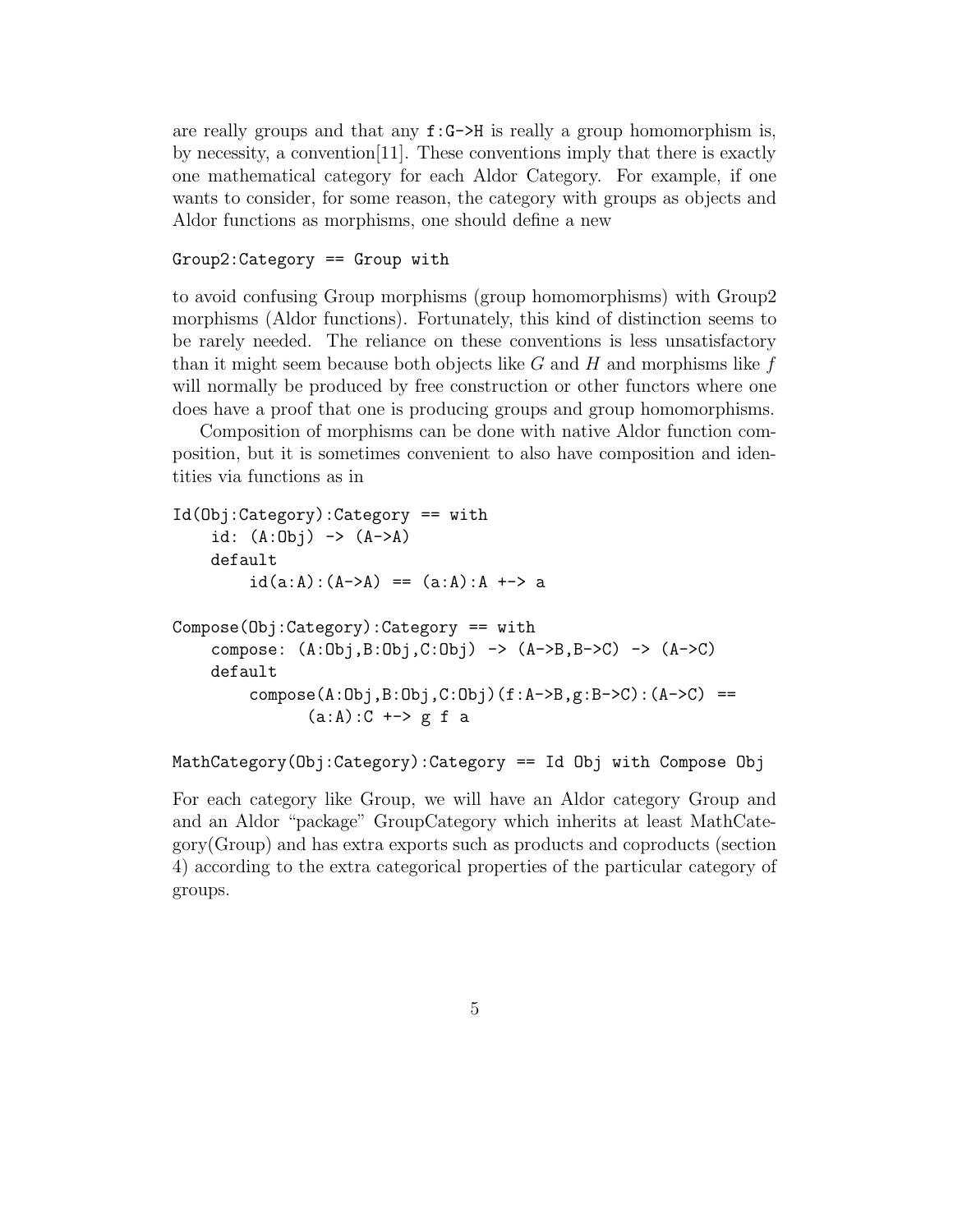#### 3 Functors and Adjoints

Given objects as Aldor domains and morphisms as particular types of Aldor functions, a functor from category ObjA to category ObjB can be most directly represented as a domain constructor with signature  $ArrayD$  -> Arrow ObjB where

```
Arrow(Obj:Category):Category == with
   Domain: Obj
   CoDomain: Obj
   morphism: Domain -> CoDomain
```
represents a single morphism together with its domain and codomain. Not any such function will do, of course and, as usual, the author of a functor is responsible for insuring that any such domain constructor preserves diagram shapes and commuting diagrams.

Although the above solution works in Aldor, it is preferable to have a less direct treatment of functors and to informally refer to any Aldor domain constructor  $L : Ob<sub>i</sub>A \rightarrow Ob<sub>j</sub>B$  as a "functor" from ObjA to ObjB with the understanding that L has an adjoint  $R : ObjB \rightarrow ObjA$  with natural isomorphism  $\text{Hom}_{\text{ObjB}}(L \, A, B) \simeq \text{Hom}_{\text{ObjA}}(A, R \, B)$ . The point is that functors usually come in adjoint pairs and if the adjoint isomorphism is known, then the action of  $L$  and  $R$  on morphisms is provided by the category defaults of

```
Adjoint(ObjA:Category,ObjB:Category, L:ObjA->ObjB, R:ObjB->ObjA):
Category == with
```

```
\gg: (A:ObjA,B:ObjB, L A -> B ) -> ( A -> R B )
<<: (A:ObjA, B:ObjB, A \rightarrow R B) \rightarrow (LA \rightarrow B)unit: (A:ObjA) \rightarrow ( A \rightarrow R L A)counit: (B:ObjB) \rightarrow (L R B \rightarrow B)left: (X:Ob<sub>j</sub>A, Y:Ob<sub>j</sub>A, X->Y) \rightarrow (L X \rightarrow L Y)right: (X:ObjB, Y:ObjB, X\rightarrow Y) \rightarrow (RX \rightarrow R Y)default
     unit (A:ObjA): (A \rightarrow R L A) == >>( A, L A, id L A)
     count(B:ObjB):(L \t R \t B \t -> B) == <<(R B, B, id R B)
     left (X:ObjA,Y:ObjA,f:X->Y):(L X->L Y) ==
           << (X,L Y, compose (X, R L Y, R L X) (f, unit (Y)))
```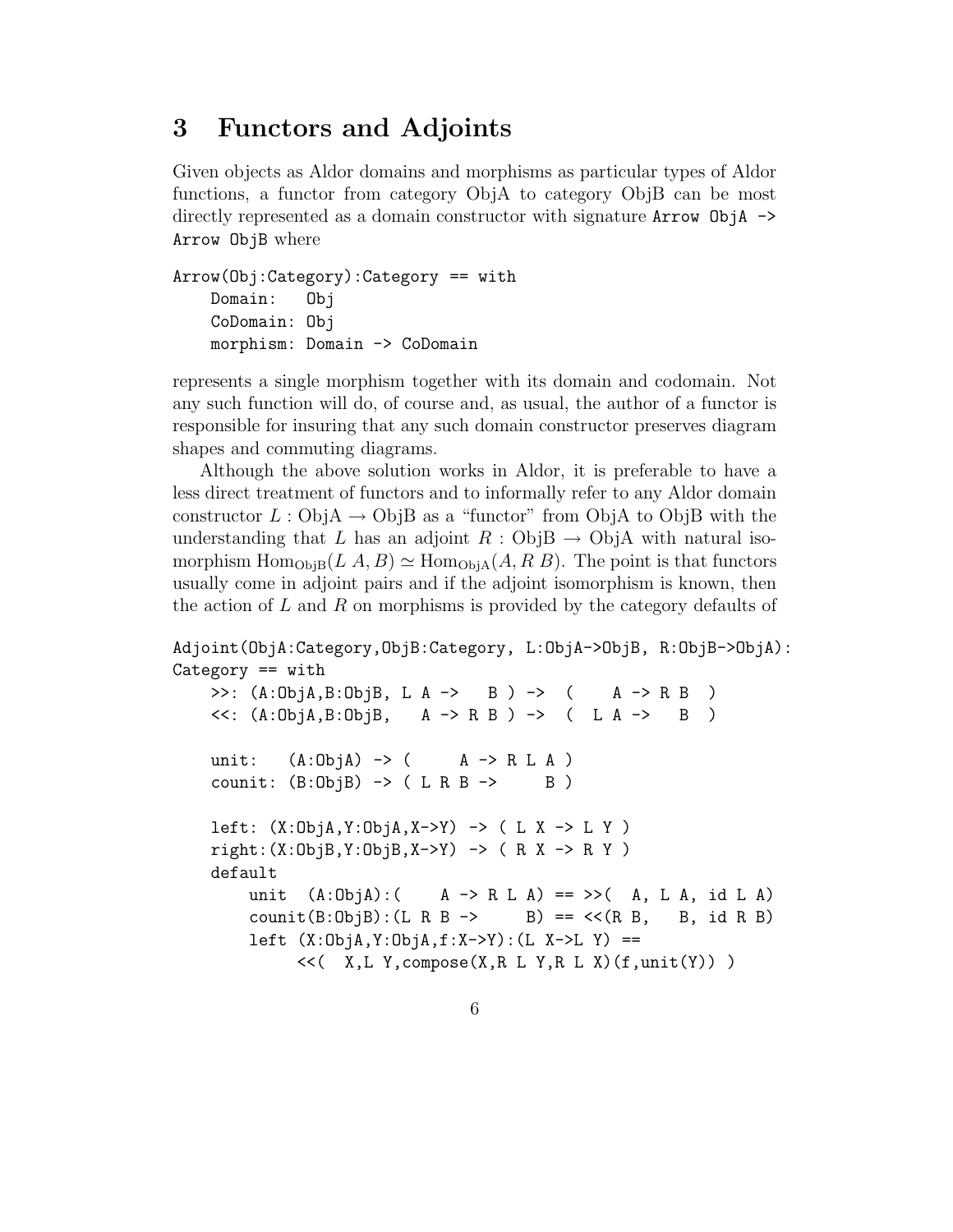#### $right(X:ObjB, Y:ObjB, f:X->Y):(R X->R Y) ==$  $\rightarrow$  (R X, Y, compose (L R X, X, Y) (counit (X), f))

Note that only the two halves of the adjoint isomorphism ">>" and "<<" have to be provided. The unit and counit natural transformations and the action of  $L$  and  $R$  on morphisms ("left" and "right") are provided by default. This highlights the importance of Aldor category defaults since this seems to be the place where facts from category theory can be used most effectively.

## 4 Limits and Colimits

Given these variants of Adjoint

```
RightAdjoint(ObjA:Category,ObjB:Category,L:ObjA->ObjB):Category == with
   Right: ObjB -> ObjA
   Adjoint(ObjA,ObjB,L,Right)
```

```
LeftAdjoint(ObjA:Category,ObjB:Category,R:ObjB->ObjA):Category == with
   Left: ObjA -> ObjB
   Adjoint(ObjA,ObjB,Left,R)
```
we can define category limits and colimits as right and left adjoints of the diagonal functor. For example, consider products and coproducts of exactly two objects. If Obj is some category, let

```
Two(Obj:Category):Category == with
    one: Obj
    two: Obj
```
be the category of pairs of Obj objects satisfied by the domain

```
Pair(Obj:Category,A:Obj,B:Obj):Two Obj == add
   one: Obj == Atwo: Obj == B
```
Letting

```
Diagonal(Obj:Category)(X:Obj):Two Obj == Pair(Obj,X,X) add
```
the "diagonal functor" for the category Obj is Diagonal(Obj) : Obj  $\rightarrow$  Two Obj. We can then define products and coproducts of two objects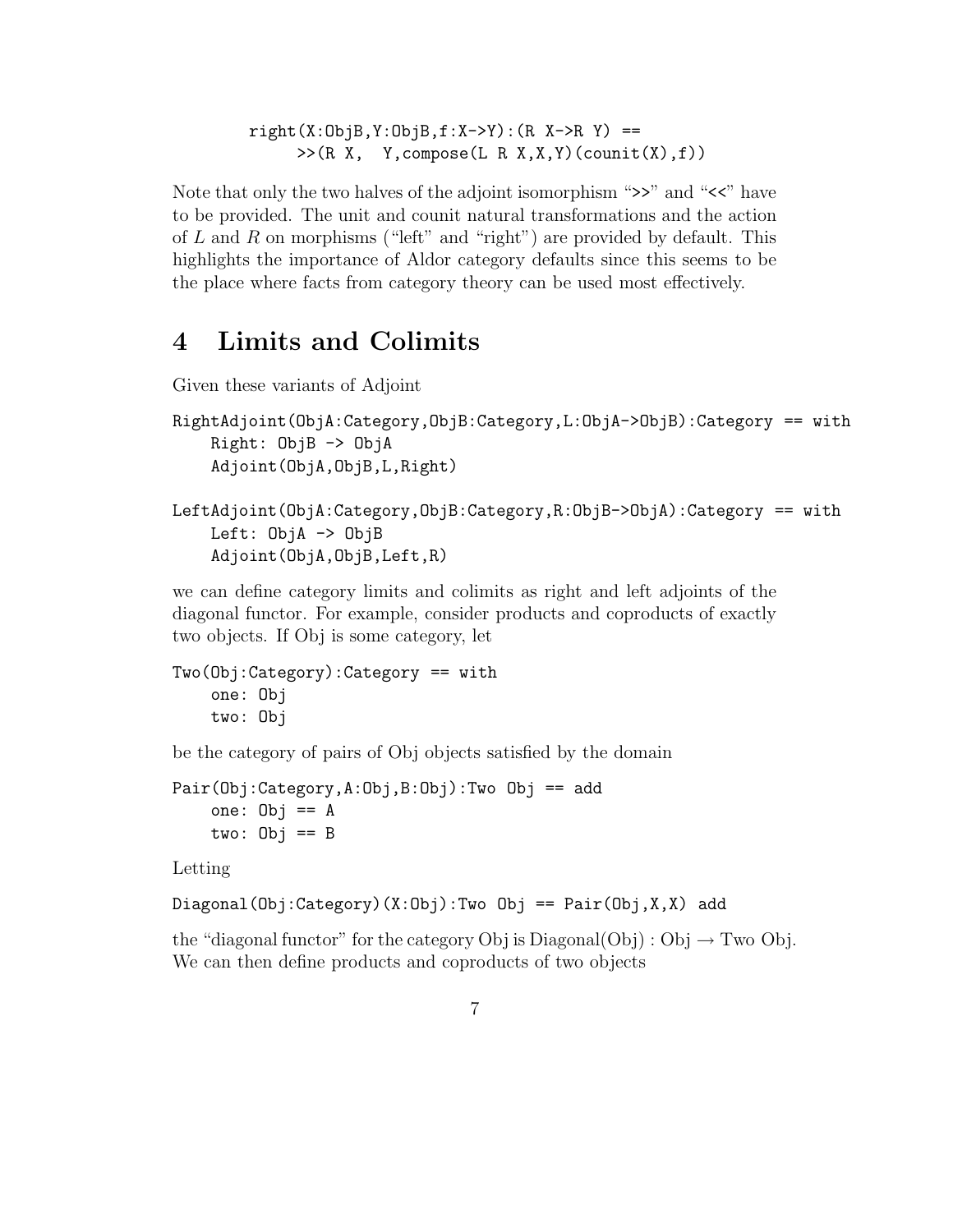```
Product (Obj:Category):Category ==
    RightAdjoint ( Obj,Two Obj,Diagonal Obj) with
CoProduct(Obj:Category):Category ==
    LeftAdjoint (Two Obj, Obj,Diagonal Obj) with
```
just as they are defined in category theory. A domain satisfying Product(Set), for example, must supply Right : Two Set  $\rightarrow$  Set which can be implemented with the Aldor Record. A domain satisfying CoProduct(Set) must provide Left : Two Set  $\rightarrow$  Set which can be done with the Aldor Union. Arbitrary products, coproducts and limits and colimits in general follow in a similar fashion.

## 5 Adding New Categories

To give a feeling for how one introduces a new category, let's pretend that we are inventing groups by adding structure to monoids. First, we define a category

```
Group:Category == Monoid with
      inv: \frac{9}{6} -> \frac{9}{6}
```
and decide what conventional properties inv and group morphisms must have. We notice that there is a forgetful functor from Group to Set and a corresponding free construction

 $Forget(G:Group):Set == G add$ FreeGroup:LeftAdjoint(Set,Group,Forget) == add

and that the category of groups has, say, finite products and coproducts

```
GroupCategory: MathCategory Group with
                    Product Group with
                  CoProduct Group with
== add
```
Given this code, the compiler conveniently informs you that Forget is fine as it is, FreeGroup is missing the free construction Left : Set  $\rightarrow$  Group and its adjoint isomorphism, GroupCategory is missing the product constructor Right : TwoGroup  $\rightarrow$  Group, the CoProduct construction Left :  $TwoGroup \rightarrow Group$  and their associated adjoint isomorphisms. It is easy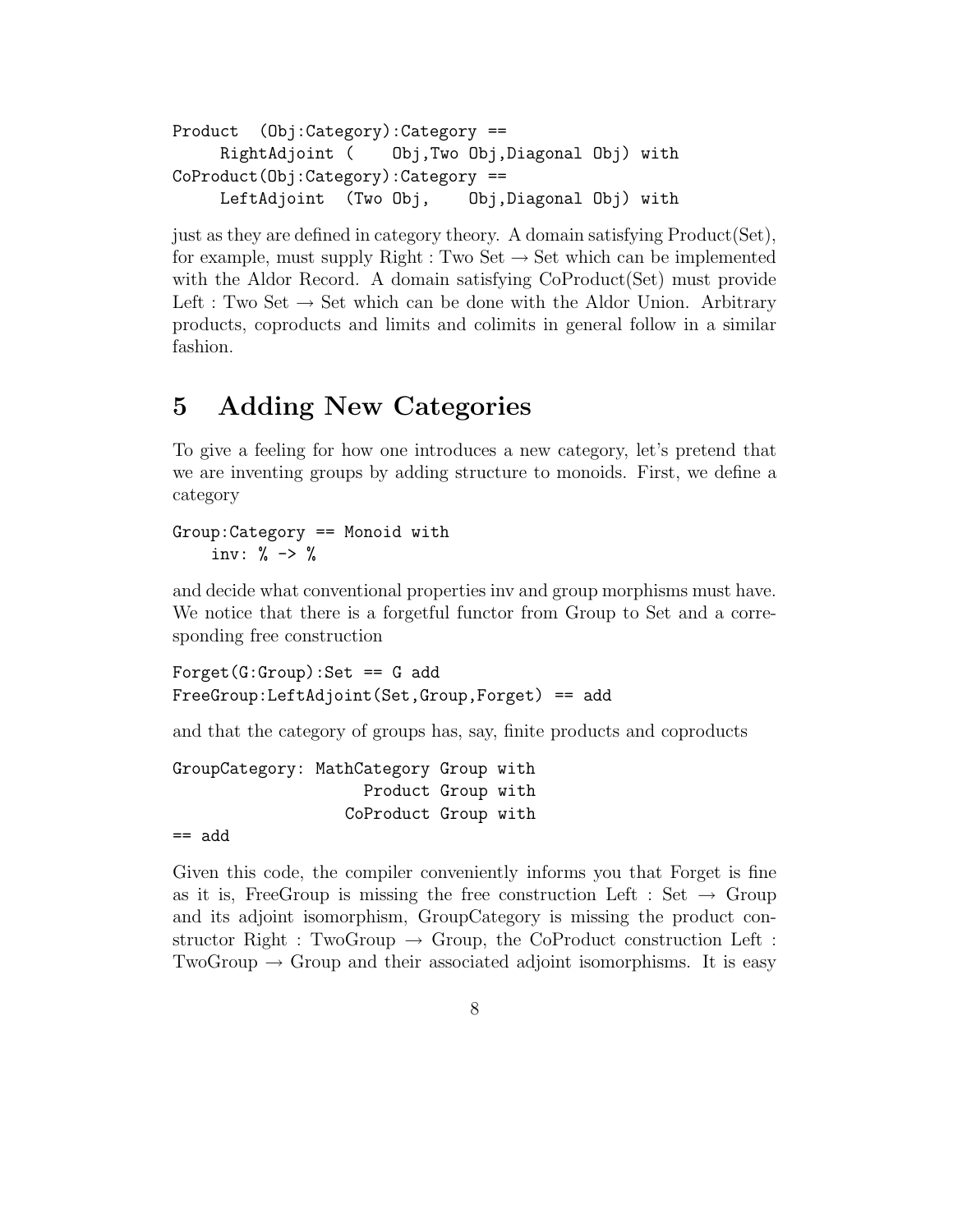to then implement the free group constructor with lists of elements from the set, as usual, and it is easy to implement the product with a Record and the coproduct with a Union. Even better than this, one can implement the product and coproduct adding an "inv" signature to the product and coproduct from the category of Monoids. Best of all, one can use the adjoint functor theorem to notice that left adjoints preserve colimits so one can use the coproduct from Set and apply Left to get the coproduct in Group.

## 6 Slice Categories

Slice categories are one of the "awkwardness" tests from section 1. Given a category Obj, we would like to fix a particular object  $X$  and consider a new category as described in Section 1. Let

```
Slice(Obj:Category,X:Obj):Category == with { slice: % \rightarrow X }
```
be the new category in question. We know that slice categories always have a final object where

```
Final(Obj:Category):Category == with
    1: Obj
    1: (A: 0bj) -> (A->1)
```
is the Final object category. This fact can be encorporated in the package part of the slice category:

```
SliceCategory(Obj:Category,X:Obj):MathCategory Slice(Obj,X) with
                                                 Final Slice(\text{Obj}, X) == \text{add}1:Slice(Obj,X) == addRep == X; import from Repslice:% \rightarrow X == (x:X):X \rightarrow > rep x1(A:Slice(Obj,X)):(A->1) == (a:A):1 \rightarrow > slice \ a\ pretend \ 1
```
Slice categories again show the importance of parametric polymorphism.

## 7 Skeletal Categories

Any preorder  $P$  can be considered to be a "skeletal" category where there is a single morphism from  $p \in P$  to  $q \in P$  if and only if  $p \leq q$ . Although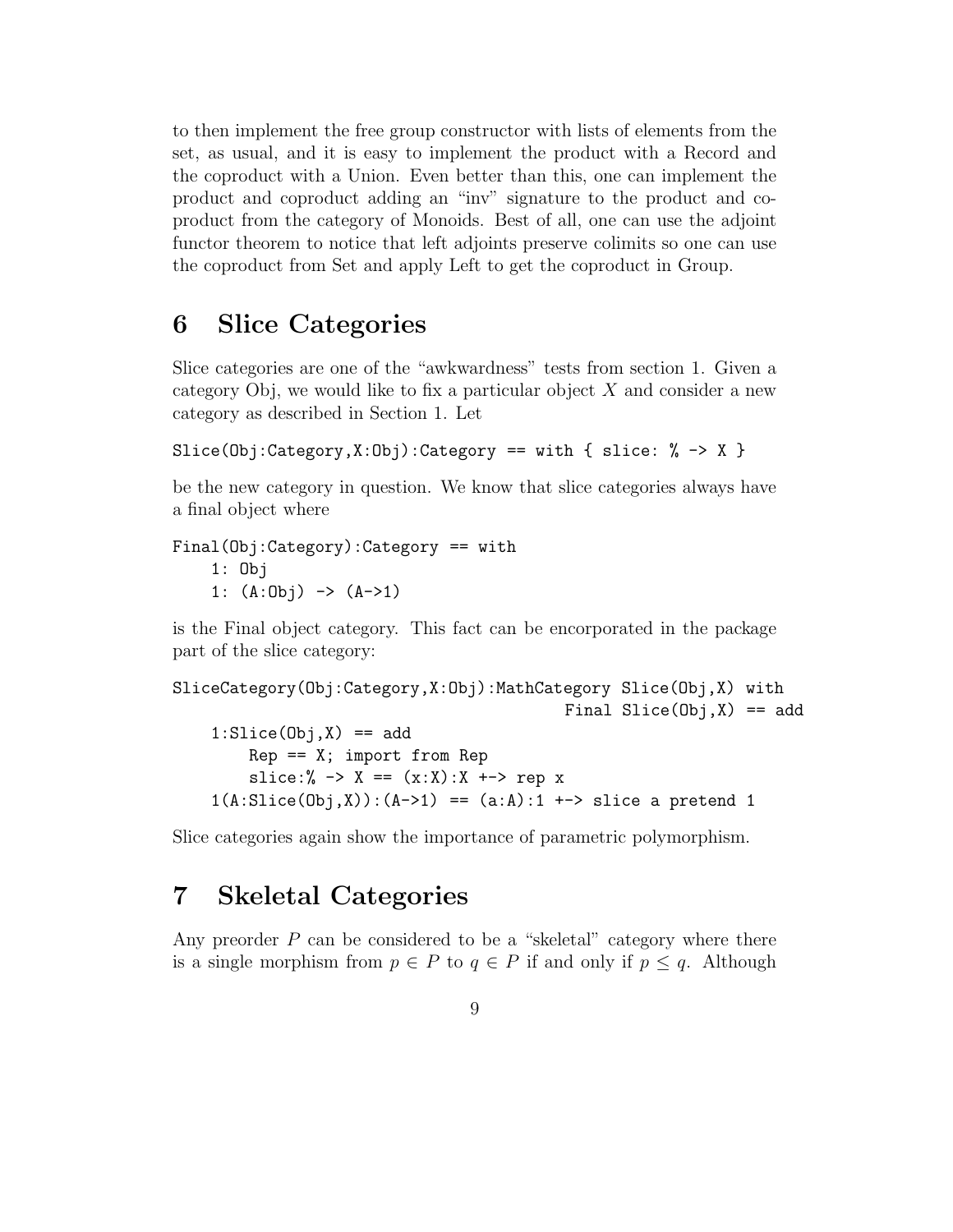morphisms are not functions in this case, this can be done in the framework we have discussed so far by making use of the seemingly pointless

```
Category(T:Type):(Category == withvalue: T
```
which "turns any type into a category." Given a Preorder P, the skeletal category is Categorify P and the associated package

```
Skeletal(P:Preorder): MathCategory Categorify P with
    homList: (A:Categorify P,B:Categorify P) -> List A->B
== add
    homList(A:Categorify P,B:Categorify P):SingleInteger == add
        import from P
        if (value$A) \leq (value$B) then { [(a:A):B +-> never] }
        else { [] }
```
For example, the integers with their normal preorder considered as a skeletal category is obtained by

```
IntegerSkeleton: MathCategory Categorify Integer == Skeletal Integer
```
Morphisms in skeletal categories can't be evaluated as functions, but they can nevertheless be composed, which is all that is required categorically.

## 8 n–Morphisms

Given a category Obj, define a new category by letting the new objects be morphisms with domain and codomain such as  $A \stackrel{f}{\rightarrow} B$  and let a new morphism from  $A\stackrel{f}{\to}B$  to  $A'\stackrel{g}{\to}B'$  be a pair of old morphisms  $(A\stackrel{\alpha}{\to}A',B\stackrel{\beta}{\to}$  $B'$ ) such that the square commutes. Composition of such "2–morphisms" is defined in the obvious way. This procedure can clearly be iterated. In order to capture 2–Morphisms, 3–Morphisms etc., one can use recursive Aldor Categories. One should actually obtain all the n–morphisms together with the basic identities and composition by redefining

```
MathCategory(Obj:Category):Category == Id Obj with Compose Obj
         with MathCategory Arrow Obj
```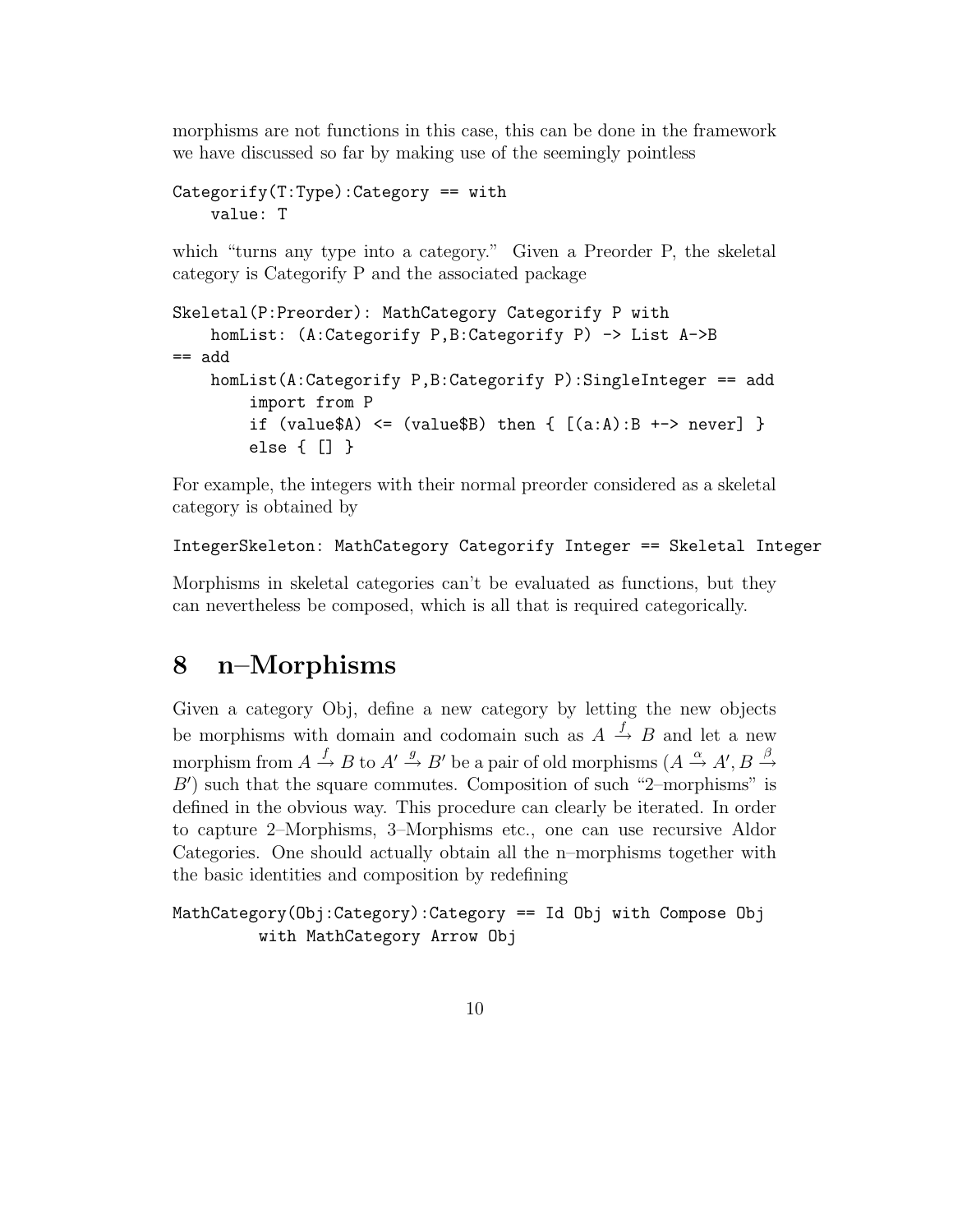supplying identities and composition for 1–morphisms, 2–morphisms, . . . It is not too suprising that the Aldor compiler objects to this and refuses to have a domain with an infinite number of signatures, even if they are all provided by default. However, it is easy to truncates the recursion above, and this works. Recursive categories are possible in Aldor and this is mostly unexplored territory as far as I know.

## 9 General Categories

There are interesting categories where morphisms are not functions and so one ultimately wants to move beyond this assumption. This can be done in Aldor by providing a domain constructor  $Hom(A, B)$  for each category which produces the domain of morphisms from  $A$  to  $B$ . One would then modify MathCategory like so:

```
MathCategory(Obj:Category,Morphisms:Category,Hom:(Obj,Obj)->Morphisms):
Category == with
    id: (A:Obj) \rightarrow Hom(A, A)
```

```
compose: (A:Obj,B:Obj,C:Obj) -> (Hom(A,B),Hom(B,C)) -> Hom(A,C)
```
where id and compose no longer have defaults and there can be more than one category for each Aldor category. This solution also allows us to distinguish monomorphisms, epimorphisms and isomorphisms from morphisms in general and to encode simple facts such as the composition of two monomorphisms is again a monomorphism. Development of this approach follows the Aldor function solution closely. However, because the current pre-release version of Aldor (1.1.12p6) does not handle dependent type "Objects" such as

```
(Obj:Category,Morphisms:Category,Hom:(Obj,Obj)->Morphisms,
        Cat:MathCategory(Obj,Morphisms,Hom))
```
this approach is clumbersome at the moment. This approach would also allow the category of categories where morphisms are functors and functor categories where morphisms are natural transformations to be treated as categories in the same sense as Group and Set above. Limiting ourselves to Aldor functions means that these categories must be represented informally.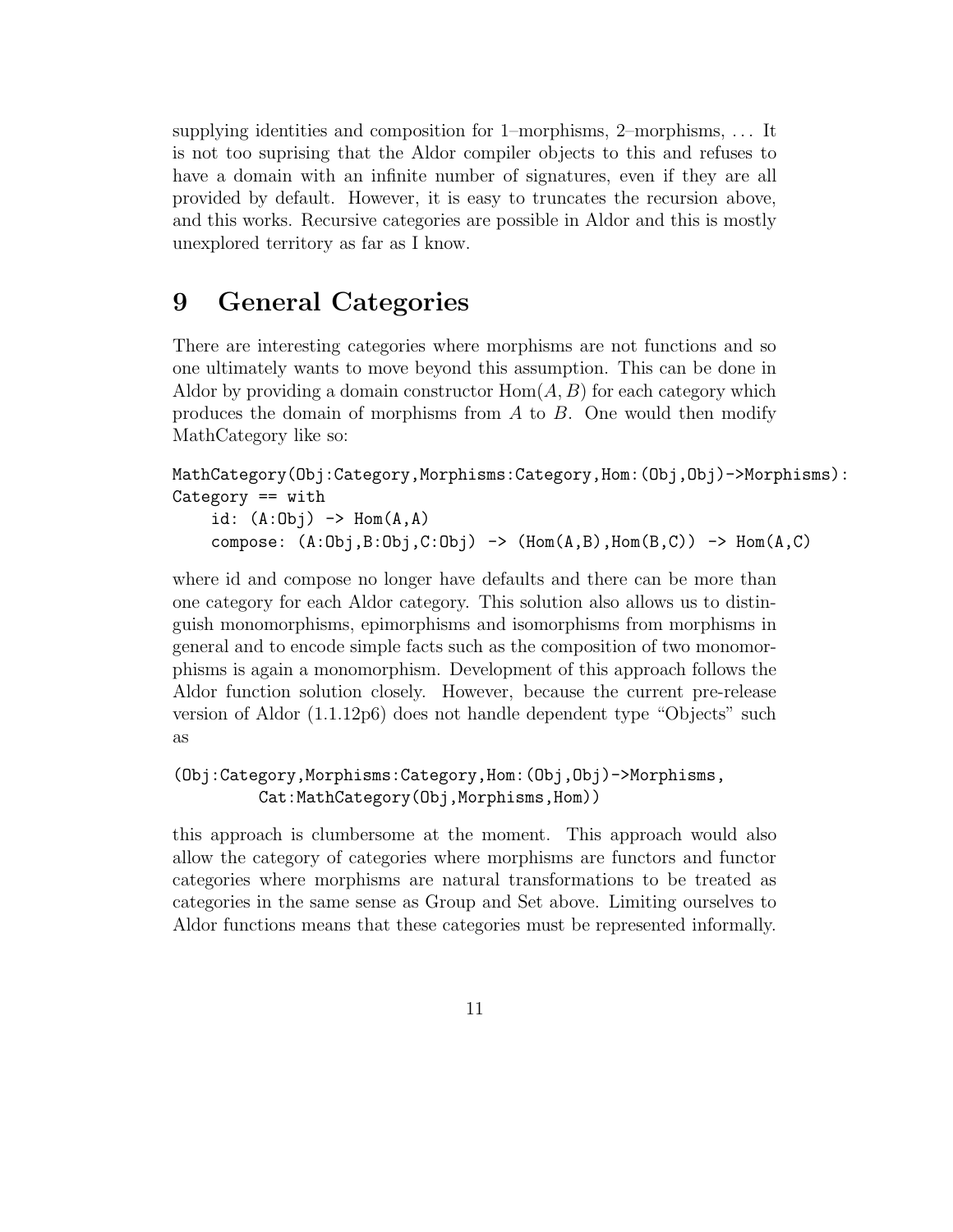### 10 Summary

Aldor does seem to have a sufficient collection of ideas to express category theory effectively. The most critical ideas seem to be Aldor "Categories," parametric polymorphism, dependent types and category defaults. Accepting the limitation that morphisms must be Aldor functions, one obtains concise representations of categories, morphisms, functors, adjoints and natural transformations. Within this framework, simple facts from category theory can be encorporated. We suggest that an axiom that Domain is a category with product, coproduct, initial, final and exponential object captures what one needs to assume to provide a convenient basis for rigorous arguments about the correctness of Aldor applications.

# References

- [1] Saunders Mac Lane, Categories for the Working Mathematician, Springer (1997).
- [2] Michael Barr and Charles Wells, Toposes, Triples and Theories, http://www.cwru.edu/artsci/math/wells/pub/ttt.html (2001).
- [3] Chris Hillman, A Categorical Primer, http//www.math.washington.edu/~hillman/papers.html (2001).
- [4] Tatsuya Hagino, A Typed Lambda Calculus with Categorical Type Construction, in Category Theory and Computer Science, ed: D.H.Pitt and D.E.Ryderheard, Springer (1987).
- [5] R.F.C. Walters, Categories and Computer Science, Cambridge (1991).
- [6] Richard Bird, Oege DeMoor, The Algebra of Programming, Prentice-Hall, (1996).
- [7] Robin Cockett, Strong Categorical Datatypes I, in the International Meeting on Category Theory, ed: R.A.G. Seely, AMS (1991).
- [8] S.Watt, P.A. Broadbery, S.S. Dooley, P. Iglio, J.M. Steinbach and R.S.Sutor, in proceedings of the International Symposium on Symbolic and Algebraic Computation, ISSAC 94, ACM Press, (1994). For recent